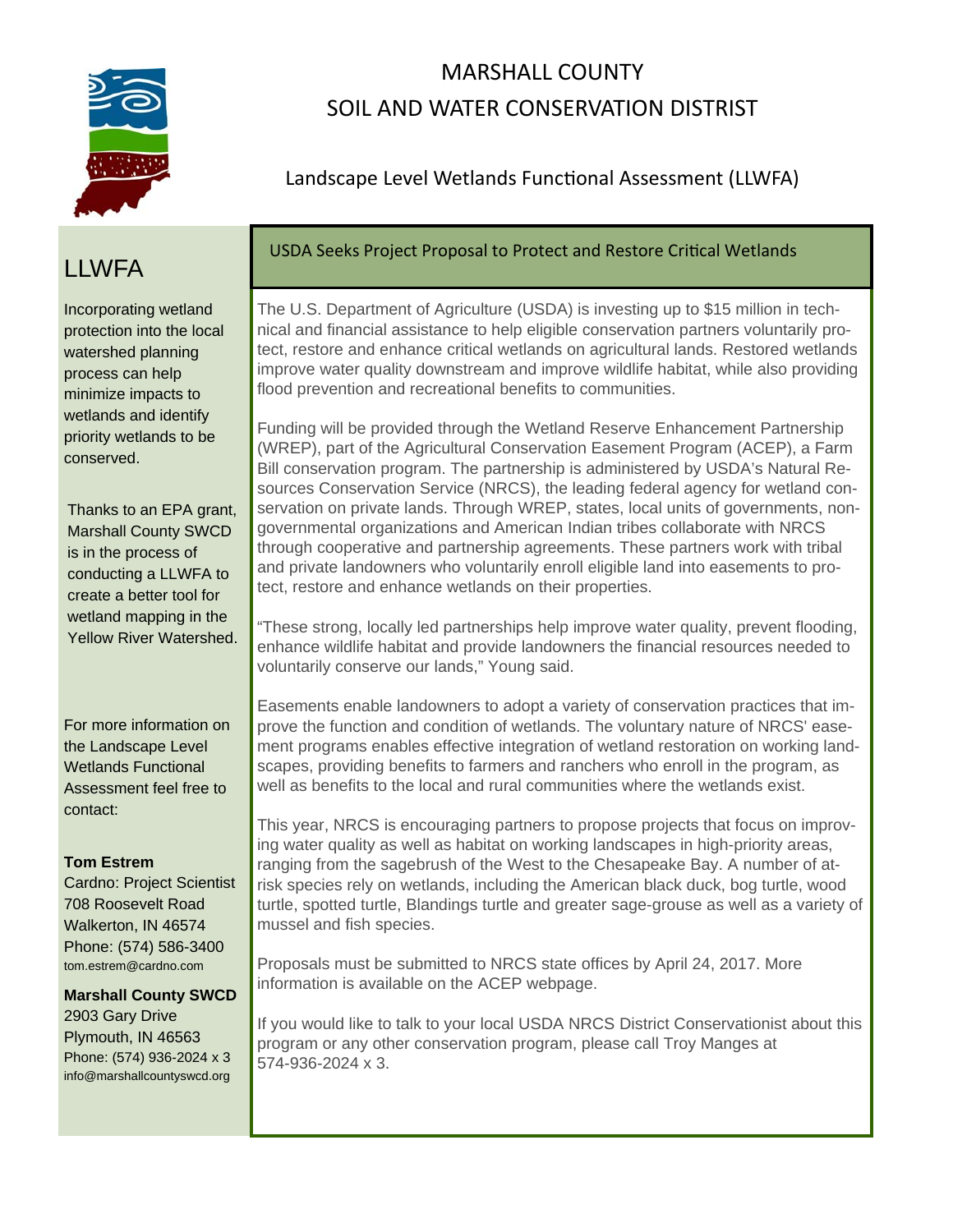

# Headwaters Yellow River Watershed Planning Project

#### **Spring 2017**

## **Nutrient Management**

In a natural ecosystem nutrients are typically available in the soil and are sourced from the decomposition of organic material as organisms die and decompose into the substrate. In this scenario the nutrient cycle provides a perpetual and recurring system of plant germination, maturation, death, and decomposition.



In agricultural situations much of the plant material is harvested and removed from the immediate environment, thus breaking the nutrient cycle and resulting in soils that become less and less fertile over time. To overcome this issue, farmers supplement the soil with nutrients through the spreading of fertilizer and manure. Common nutrients include nitrogen, phosphorus, and potassium.

While beneficial to crop production, applied nutrients have the potential be washed off site during heavy rainfall events. This increased flush of nutrients in a body of water ("nutrient loading") can result in unusually high levels of algal and plant growth.

When these organisms die, bacteria break down the decaying material, and in doing so, consume a proportionately large amount of oxygen in the water. The result is hypoxia—a decrease in the dissolved oxygen available in the water, which can result in die offs of fish and other aquatic organisms.

Agricultural management practices such as conservation tillage, conservation buffers, and crop nutrient management can be implemented to reduce nutrient runoff. Conservation tillage techniques generally involve leaving crop residue from earlier harvests on the soil surface. This technique helps reduce surface flow and erosion, and can reduce nutrient runoff. Conservation buffers such as grass strips located along waterways also can reduce nutrient loss by capturing nutrient runoff before it reaches the adjacent body of water. In addition to these two techniques, managing and monitoring the amount of nutrients applied to fields during and between years can help prevent over application and excessive nutrient buildup in soils. Establishing distances between the application area and water ingress points like wells, drainage inlets, and sinkholes can also help reduce nutrient runoff.

Using one or more of these techniques can help keep nutrients on the fields where they are used for their intended purpose—to benefit crops. These practices also go a long way in making the waters of our district clean and healthy, and that's something we can all appreciate.

For more information on nutrient management techniques, contact the Marshall County SWCD at 574-936-2024, ext. 3, or at info@marshallcounty swcd.org.

#### **Upcoming Events**

#### *Steering Committee Meeting*  Date: March 30, 2017 Time: 2:00pm EST Location: Plymouth Public Library (201 N Center St, Plymouth, IN 46563)

The Draft Headwaters Yellow River Watershed Management Plan is currently available for review. Please visit the Marshall County SWCD webpage to download a copy of the document.

For more information on the Headwaters Yellow River Project feel free to contact:

#### **Tom Estrem**

Cardno: Project Scientist 708 Roosevelt Road Walkerton, IN 46574 Phone: (574) 586-3400 tom.estrem@cardno.com

**Marshall County SWCD**  2903 Gary Drive Plymouth, IN 46563 Phone: (574) 936-2024 ext. 3



This project has been funded wholly or in part by the United States Environmental Protection Agency under assistane agreement (A305-5- 9) to the Indiana Department of Environmental

Management. The contents of this document do not necessarily reflect the views and policies of the Environmental Protection Agency, nor does mention of trade names or commercial products constitute endorsement or recommendation for use.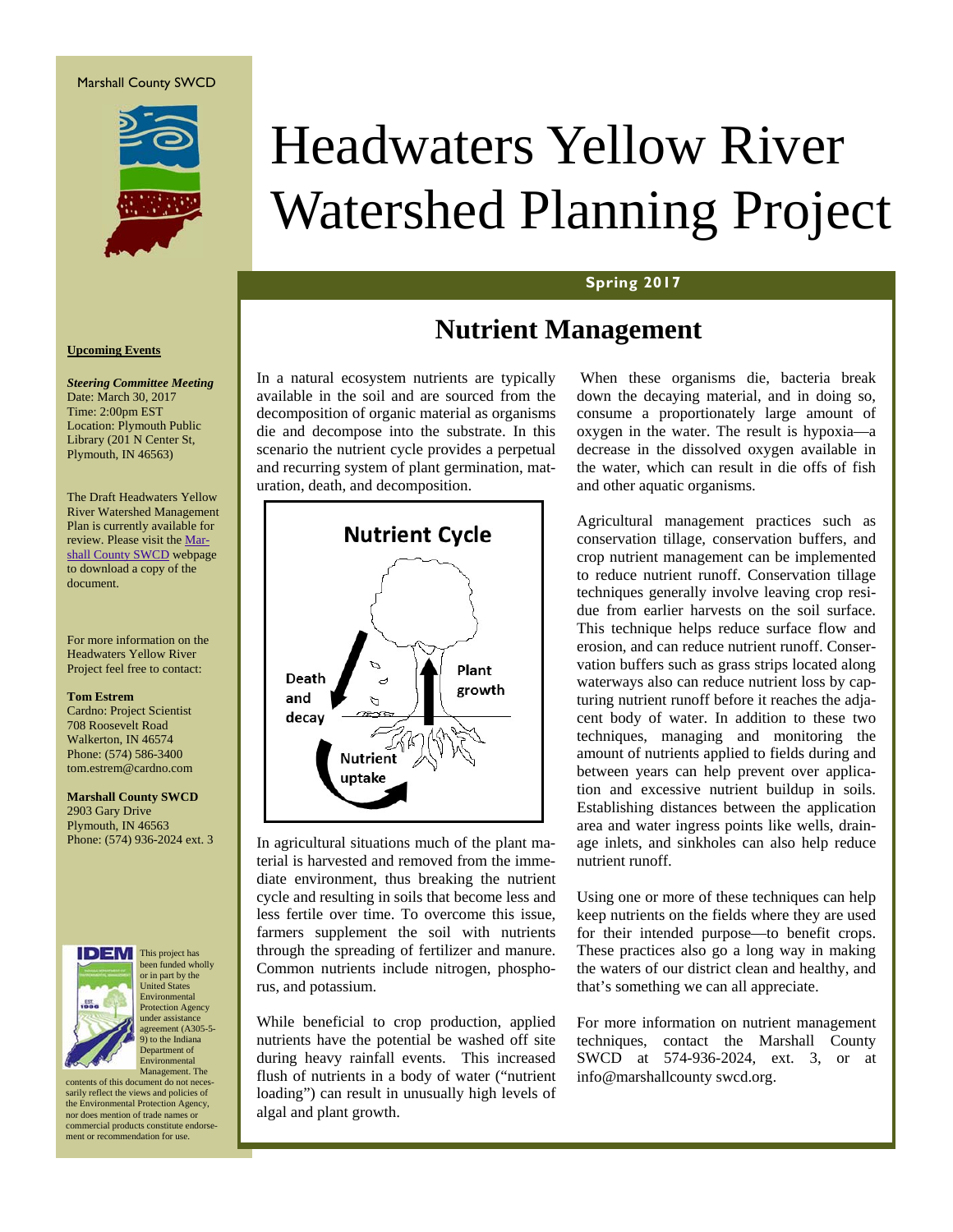# **CONSERVATION CONVERSATIONS**

**A QUARTERLY NEWSLETTER OF MARSHALL COUNTY SOIL & WATER CONSERVATION DISTRICT 2903 GARY DRIVE PLYMOUTH IN 46563 574-936-2024 X 3** 



**March 2017** Spring Community Community Community West Article Community Community Community Community Community Community Community Community Community Community Community Community Community Community Community Community

# ONLINE CONSERVATION

Do you ever get in the house on a Sunday afternoon after checking the fields and say to yourself "Don't forget to contact the USDA office tomorrow" and then promptly forget to call the next day? *Now you don't have to wait.* You can go to Client Gateway right when you are thinking about it and request assistance.

Conservation Client Gateway enables farmers and private landowners to:

- Request NRCS Assistance
- Review and Sign Conservation Plans and Practice Schedules
- Complete and Sign an Application for a Conservation Program
- Review, Sign and Submit Contracts and Appendices for Conservation Programs
- Document Completed Practices and Request Certification of Completed Practices
- Request and Track Payments for Conservation Programs
- Store and Retrieve Technical and Financial Files, including Documents and Photographs

CONSERVATION **LIENT GATEV** CONSERVATION ASSISTANCE JUST A CO **TRACK YOUR REVIEW, SIGN REQUES** PAYMENTS & SUBMIT<br>APPLICATIONS **FINANCIAL**<br>ASSISTANCE **CONTRACTS & MORE** 

You can log in 24 hours a day, 7days a week. If you would like to know more about Conservation Client Gateway please talk to Troy at your Marshall County NRCS office or visit www.nrcs.usda.gov/ clientgateway.

## **RAIN GARDENS— Plant One and Slow the Flow**



Rain gardens are an attractive, landscaped area slightly lower than ground level, designed to capture rain water run off from impervious surfaces.

New development continues to replace green space with impervious surfaces like rooftops, paved streets, driveways, sidewalks and parking lots.

Impervious surfaces don't allow water to soak into the ground so more water is flowing into the storm sewers at a very fast rate, carrying various forms of pollution.